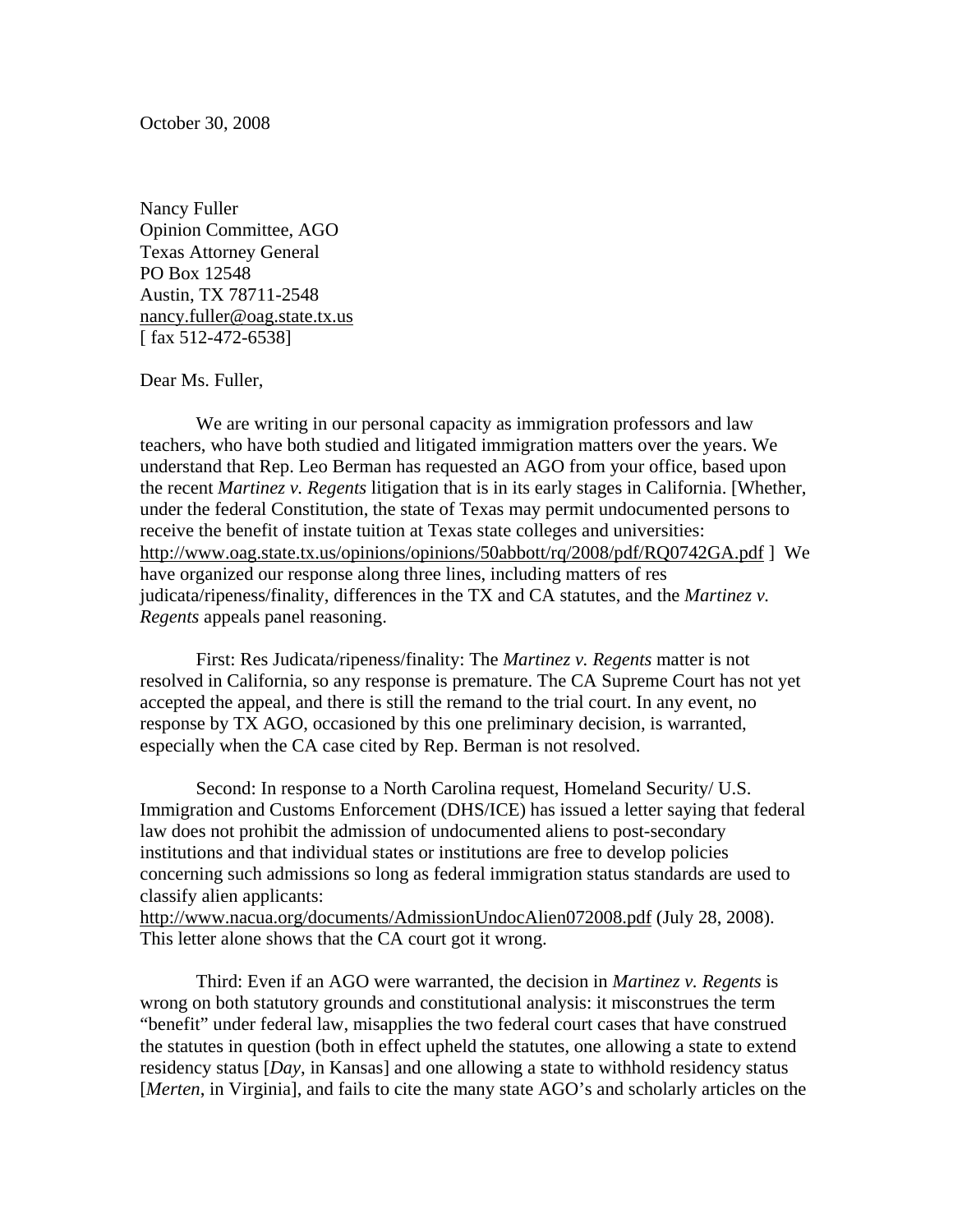subject—while citing a page in the congressional hearings record and a student note in favor of its reasoning. Because that opinion is still on appeal, we respond to the various issues it raises, but have not addressed the opinion point by point.

## **States That Allow Undocumented Students to Gain Resident Tuition Status (by Statute):**

 Texas, H.B. 1403, 77th. Leg., Reg. Sess. (Tex. 2001), amended by S.B. 1528, (Tex. 2005) California, A.B. 540, 2001-02 Cal. Sess. (Cal. 2001) Utah, H.B. 144, 54th Leg., Gen. Sess. (Utah 2002) New York, S. B. 7784, 225th Leg., 2001 NY Sess. (NY 2002) Washington, H.B. 1079, 58th Leg., Reg. Sess. (Wash. 2003) Oklahoma, S.B. 596, 49th Leg., 1st Sess. (OK 2003) [rescinded, 2007] + Illinois, H.B. 60, 93rd Leg., Reg. Sess. (Ill. 2003) Kansas, K.S.A.76-731a (KS 2004) Nebraska, LB 239 (enacted over veto, April 13, 2006) New Mexico, N.M.S.A. 1978, Ch. 348, Sec. 21-1-1.2 [47th Leg. Sess. (2005)]

+ The Oklahoma Taxpayer and Citizen Protection Act of 2007 (HB 1804) repealed the 2003 provision for according residency tuition and grants to eligible undocumented students, although the actual language of the bill, signed into law in May, 2007, grandfathered in those students already eligible and enrolled.

 First, as this is a matter of statutory interpretation, it is important to start with the specific statutes addressed in the litigation, and which undergird the legislation drafted in the various states.

 IIRIRA, CHAPTER 14--RESTRICTING WELFARE AND PUBLIC BENEFITS FOR ALIENS

 § 1621. Aliens who are not qualified aliens or nonimmigrants ineligible for State and local public benefits

(a) In general

 Notwithstanding any other provision of law and except as provided in subsections (b) and (d) of this section, an alien who is not --

(1) a qualified alien (as defined in section 1641 of this title),

(2) a nonimmigrant under the Immigration and Nationality Act, or

(3) an alien who is paroled into the United States under section  $212(d)(5)$  of such Act for less than one year,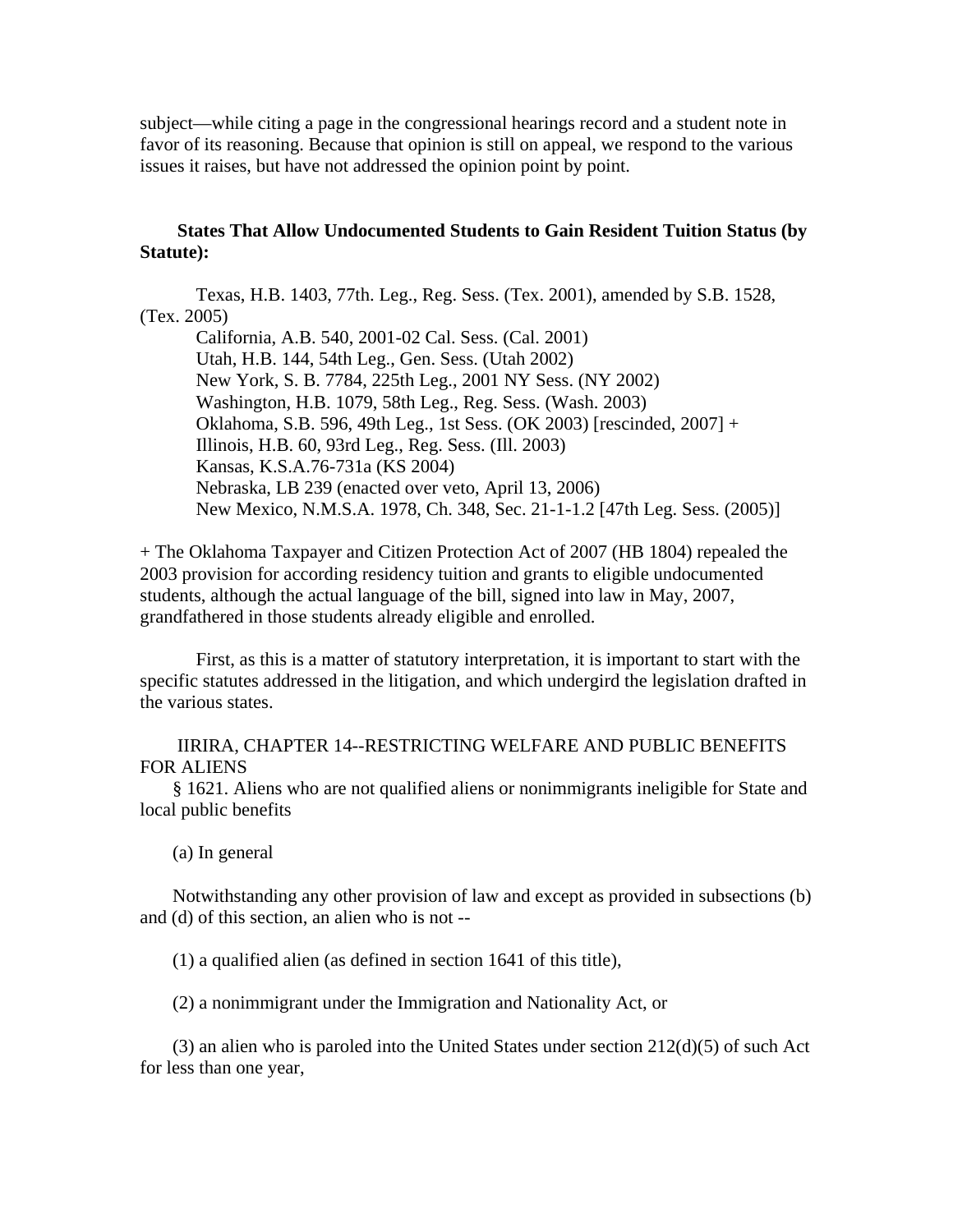is not eligible for any State or local public benefit (as defined in subsection (c) of this section).

(b) Exceptions

 Subsection (a) of this section shall not apply with respect to the following State or local public benefits:

 (1) Assistance for health care items and services that are necessary for the treatment of an emergency medical condition (as defined in section 1396b (v) (3) of Title 42) of the alien involved and are not related to an organ transplant procedure.

(2) Short-term, non-cash, in-kind emergency disaster relief.

 (3) Public health assistance for immunizations with respect to immunizable diseases and for testing and treatment of symptoms of communicable diseases whether or not such symptoms are caused by a communicable disease.

 (4) Programs, services, or assistance (such as soup kitchens, crisis counseling and intervention, and short-term shelter) specified by the Attorney General, in the Attorney General's sole and unreviewable discretion after consultation with appropriate Federal agencies and departments, which (A) deliver in-kind services at the community level, including through public or private nonprofit agencies; (B) do not condition the provision of assistance, the amount of assistance provided, or the cost of assistance provided on the individual recipient's income or resources; and (C) are necessary for the protection of life or safety.

(c) 'State or local public benefit' defined

 (1) Except as provided in paragraphs (2) and (3), for purposes of this subchapter the term 'State or local public benefit' means --

 (A) any grant, contract, loan, professional license, or commercial license provided by an agency of a State or local government or by appropriated funds of a State or local government; and

 (B) any retirement, welfare, health, disability, public or assisted housing, postsecondary education, food assistance, unemployment benefit, or any other similar benefit for which payments or assistance are provided to an individual, household, or family eligibility unit by an agency of a State or local government or by appropriated funds of a State or local government.

(2) Such term shall not apply --

 (A) to any contract, professional license, or commercial license for a nonimmigrant whose visa for entry is related to such employment in the United States, or to a citizen of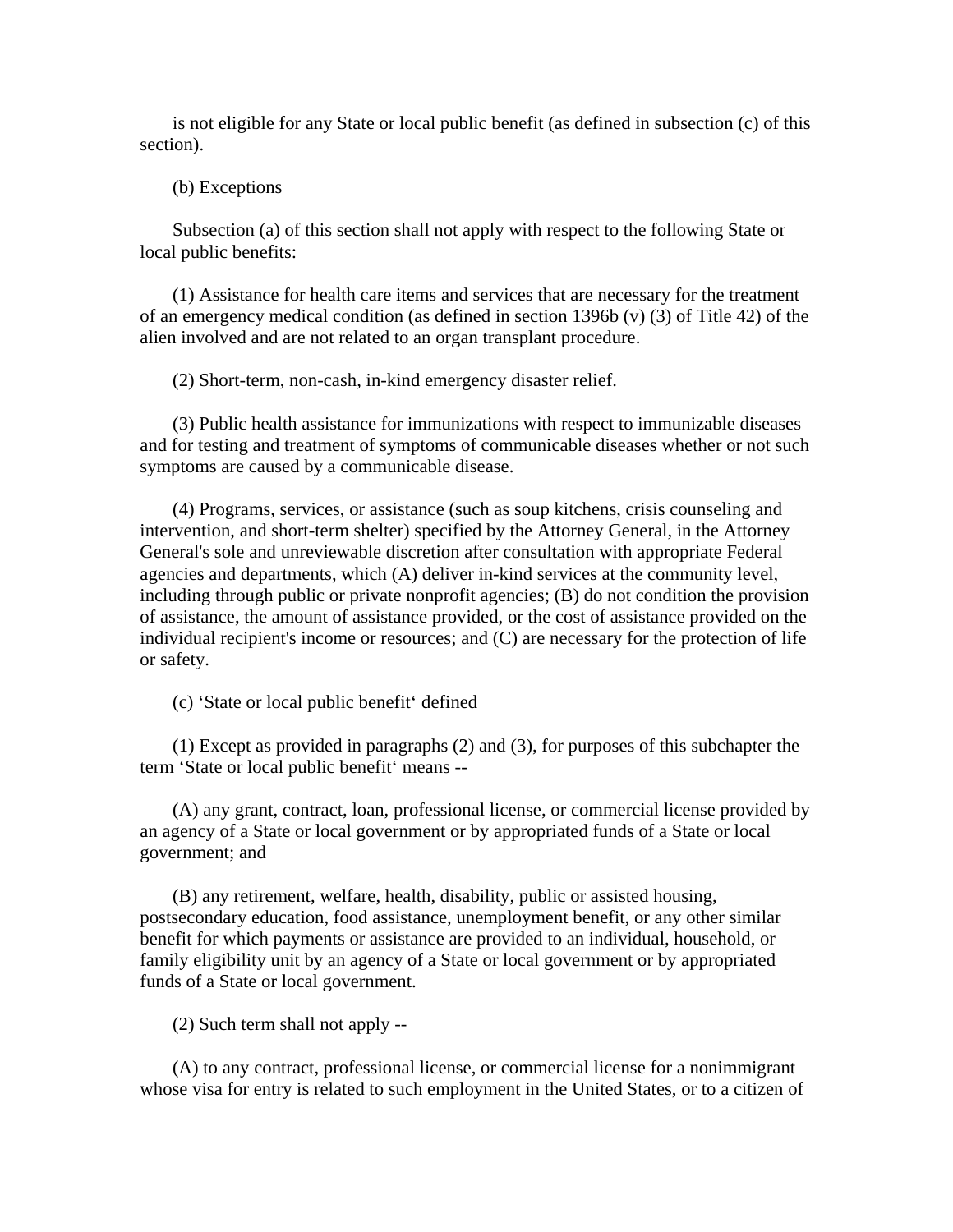a freely associated state, if section 141 of the applicable compact of free association approved in Public Law 99-239 or 99-758 (or a successor provision) is in effect;

 (B) with respect to benefits for an alien who as a work authorized nonimmigrant or as an alien lawfully admitted for permanent residence under the Immigration and Nationality Act qualified for such benefits and for whom the United States under reciprocal treaty agreements is required to pay benefits, as determined by the Secretary of State, after consultation with the Attorney General; or

 (C) to the issuance of a professional license to, or the renewal of a professional license by, a foreign national not physically present in the United States.

 (3) Such term does not include any Federal public benefit under section 1611(c) of this title.

 (d) State authority to provide for eligibility of illegal aliens for State and local public benefits

 A State may provide that an alien who is not lawfully present in the United States is eligible for any State or local public benefit for which such alien would otherwise be ineligible under subsection (a) of this section only through the enactment of a State law after August 22, 1996, which affirmatively provides for such eligibility.

\*\*\*

 § 1623. Limitation on eligibility for preferential treatment of aliens not lawfully present on basis of residence for higher education benefits

(a) In general

 Notwithstanding any other provision of law, an alien who is not lawfully present in the United States shall not be eligible on the basis of residence within a State (or a political subdivision) for any postsecondary education benefit unless a citizen or national of the United States is eligible for such a benefit (in no less an amount, duration, and scope) without regard to whether the citizen or national is such a resident.

(b) Effective date

This section shall apply to benefits provided on or after July 1, 1998.

\*\*\*\*\*

 Our reading follows this reasoning: the word "unless" in Section 1623 can only mean that Congress enacted a condition precedent for states enacting rules in this area; the word "benefit" is defined in Section 1621 in a way that makes it clear that Congress intended it as a "monetary benefit," whereas the determination of residency is a status benefit. Section 1621 says explicitly that states may provide this benefit only if they act to do so after August 22, 1996. Taken together, these provisions form an interlocking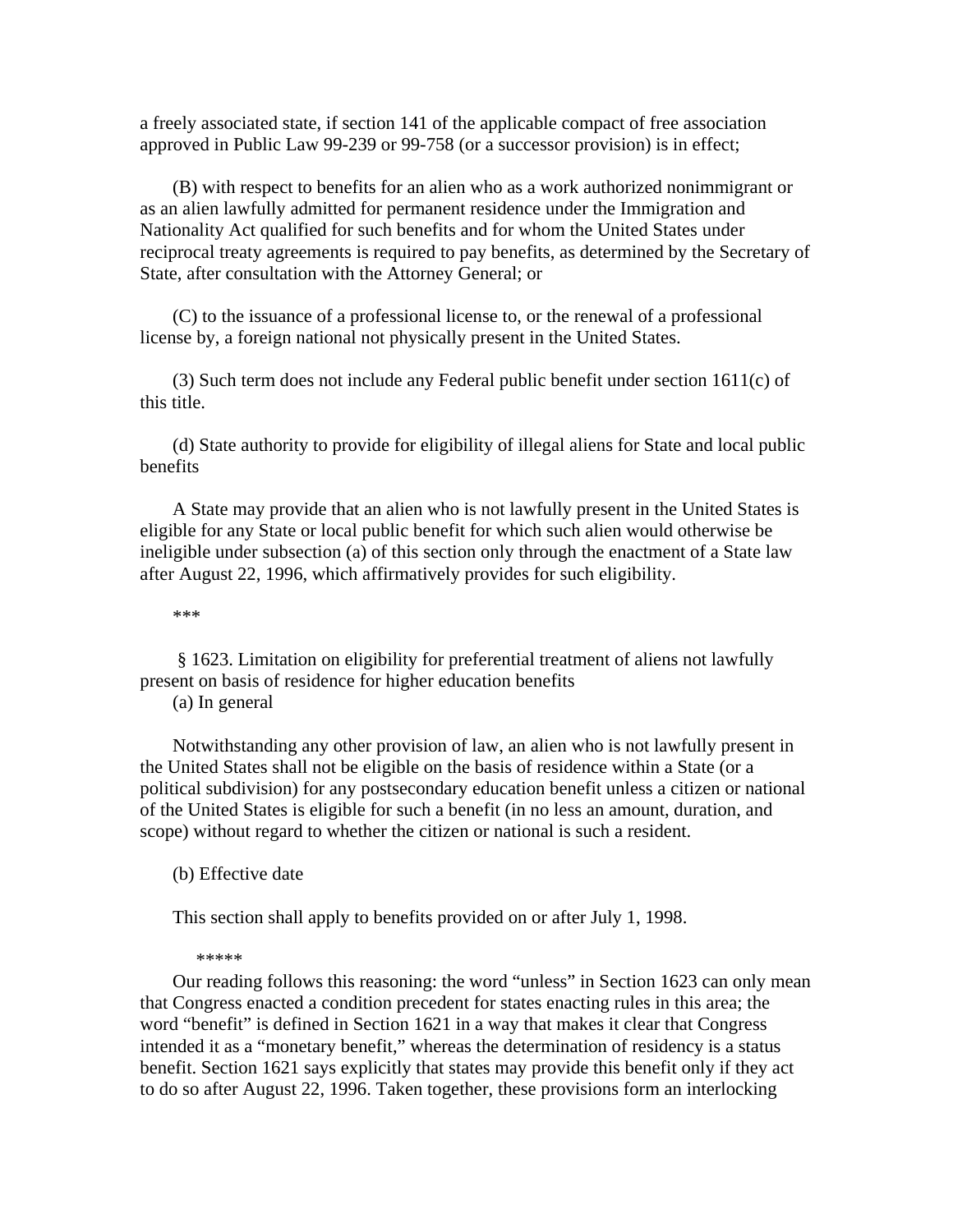logic that points toward only one reasonable conclusion: that federal allows states to confer (or, not to confer) residency status upon the undocumented in their public postsecondary institutions. No other reading makes any sense.

 First, in-state residency is entirely a state-determined status. There are no federal funds tied to this status, as opposed to, for example, federal highway programs, where acceptance of the dollars obligates a state to abide by federal speed limits. On the one occasion when this jurisdictional matter was considered by the U.S. Supreme Court, in the Maryland case of *Moreno v. Elkins*, where the issue was whether G-4 non-immigrants could establish postsecondary residency in the state for in-state tuition purposes, the Court certified this exact question to the Maryland State Court of Appeals. The Maryland State Court of Appeals held that G-4 aliens were not precluded from establishing domicile, and the U.S. Supreme Court then deferred to this finding, and adopted it into its final ruling on the issue, in *Toll v. Moreno*. Had state residency been a matter of federal law, the U.S. Supreme Court would have decided the issue itself; but instead, it left the interpretation and determination to a state court. While *Toll* concerned non-immigrants rather than the undocumented, we believe it is instructive on the issue of delegation as well.

The provisions of the 1996 federal statute do not preclude the ability of states to enact residency statutes for the undocumented. Section 505, 8 U.S.C. § 1623 reads:

[A]n alien who is not lawfully present in the United States shall not be eligible on the basis of residence within a state (or a political subdivision) for any postsecondary education benefit unless a citizen or national of the United States is eligible for such a benefit (in no less an amount, duration, and scope) without regard to whether the citizen or national is such a resident.

Congress does not have the authority to regulate purely state classifications, and the Maryland case established this in the area of postsecondary residency/domicile issues. But even if this were not true and if Congress did have such authority, section 1623 would not preclude any state from enacting undocumented student legislation, due to the word "unless." A flat bar would not include such a modifier. The only way to read this language is: State A cannot give any more consideration to an undocumented student than it can give to a nonresident student from state B. For example, Kansas could not enact a plan to extend resident status to undocumented students after they had resided in the state for twelve months, and then accord that same status to U.S. citizens or permanent residents from Missouri or Nebraska after eighteen months of such residence. No state plan does this; indeed, several of the plans require three years of residency for the undocumented, as well as state high school attendance--neither of which is required for citizen non-residents. New Mexico's 2005 statute is the only statute that accords full participation after a mere twelve months. As such, it does not favor the undocumented over other nonresident applicants. This is the only plausible reading of section 1623. The CA Appeals Court panel thus misconstrues both the immigration dimensions and the actual operations of residency determinations.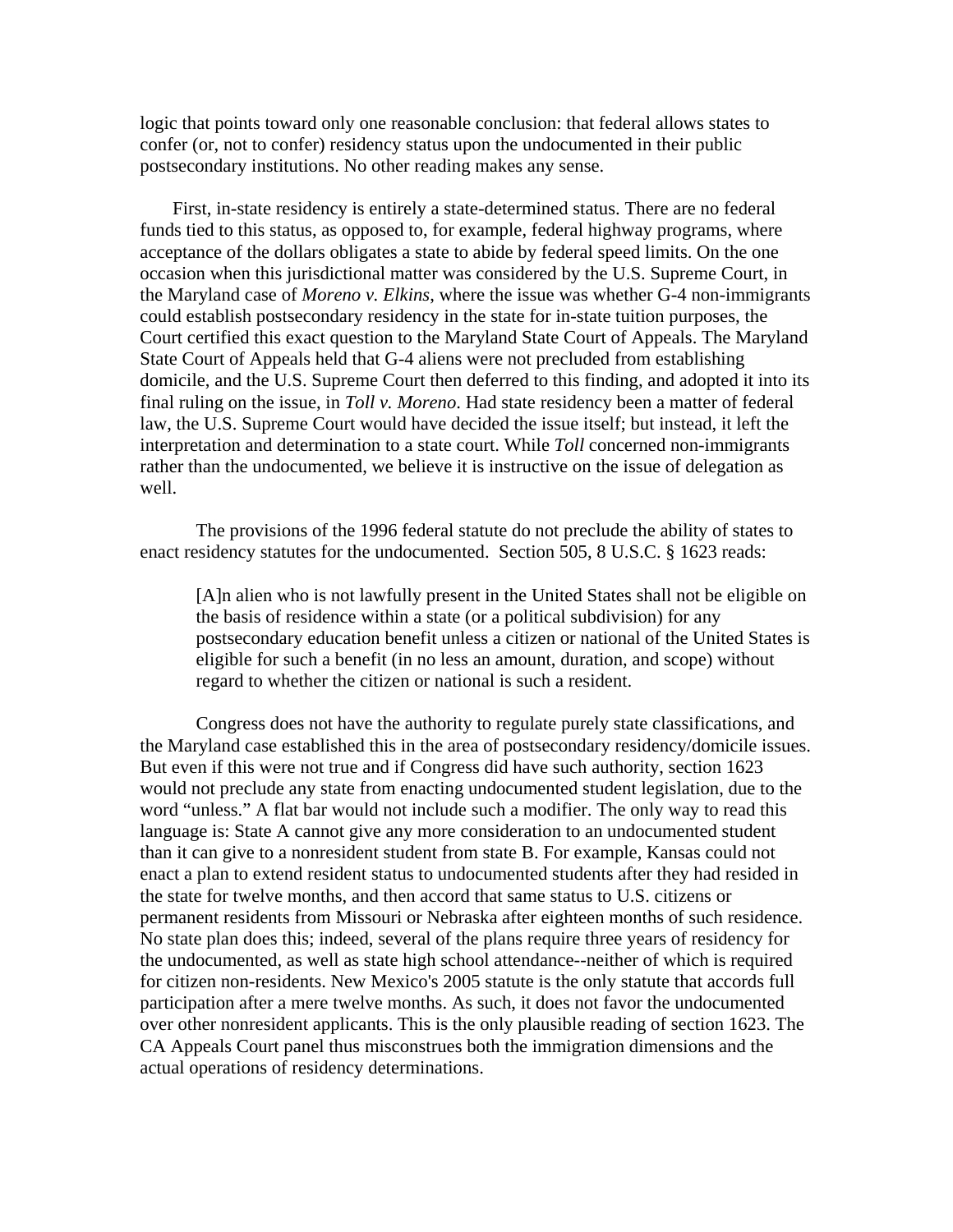In section 1623, the term "benefit" refers to dollars ("amount, duration, and scope"). However, the "benefit" actually being conferred by residency statutes is the right to be considered for in-state resident status. This is a non-monetary classification, and this definition lends support to our reading of the statute. Congress has enacted a separate program for federal financial aid, which limits eligibility to certain classes of aliens, and which does not extend to the undocumented.

Moreover, 1621(c) must be read to enable states to determine residency reclassification. That provision reads, in pertinent part: '[An undocumented] alien . . . is not eligible for any State or local public benefit (as defined in subsection (c) of this section.' But a more careful reading of subsection (c) confirms our interpretation, by referencing *payments*. It prohibits 'any retirement, welfare, health, disability, public or assisted housing, postsecondary education, food assistance, unemployment benefit, or any other similar benefit for which payments or assistance are provided to an individual, household, or family eligibility unit by an agency of a State or local government or by appropriated funds of a State or local government.' Thus, the "benefit" of being reclassified as a resident student in a state does not trigger any of the prohibitions. Subsection (1)(B)'s reference to "postsecondary education" is modified by "or any other similar benefit for which payments or assistance are provided . . . by an agency of a State or local government or by appropriated funds of a State or local government." This clearly indicates that what is proscribed is money or appropriated funds (arguably financial aid or grants), but not the status benefits confirmed by the right to declare state residency. In classic residency determinations, such as these, no money or proscribed appropriated funds are in play.

Further, subsection (d) provides that states may provide otherwise-prohibited public benefits 'only through the enactment of a State law after August 22, 1996, which affirmatively provides for such eligibility.' This must allow states to do as I believe they may do. Beginning with Texas, ironically the state where *Plyler v. Doe* originated twenty-five years earlier, a number of states have enacted statutes to allow these few students-- who have personally broken no law--to enroll in college.

The Kansas provision allowed undocumented public college applicants in the state to establish that they had attended the state's public school for three years and graduated. In an unusual development, the Kansas Attorney General declined to have his office argue the defense and instead hired local private counsel to undertake defense of the statute. (One of the signatories served as the Kansas expert witness in this litigation.) In July 2004, the federal district judge found for the state by determining that the plaintiff students had no standing to bring the case, since they had not been denied any benefit or received any harm by the state's practice.

District Judge Richard D. Rogers denied standing to the plaintiffs, and after oral arguments in Fall, 2006, this decision was upheld by the Tenth Circuit, and the *cert* petition was denied by the U.S. Supreme Court. The judge got this formulation exactly right, although he might have added that both the United States Congress and the Kansas legislature had done exactly this, by means of federal law and K.S.A. section 76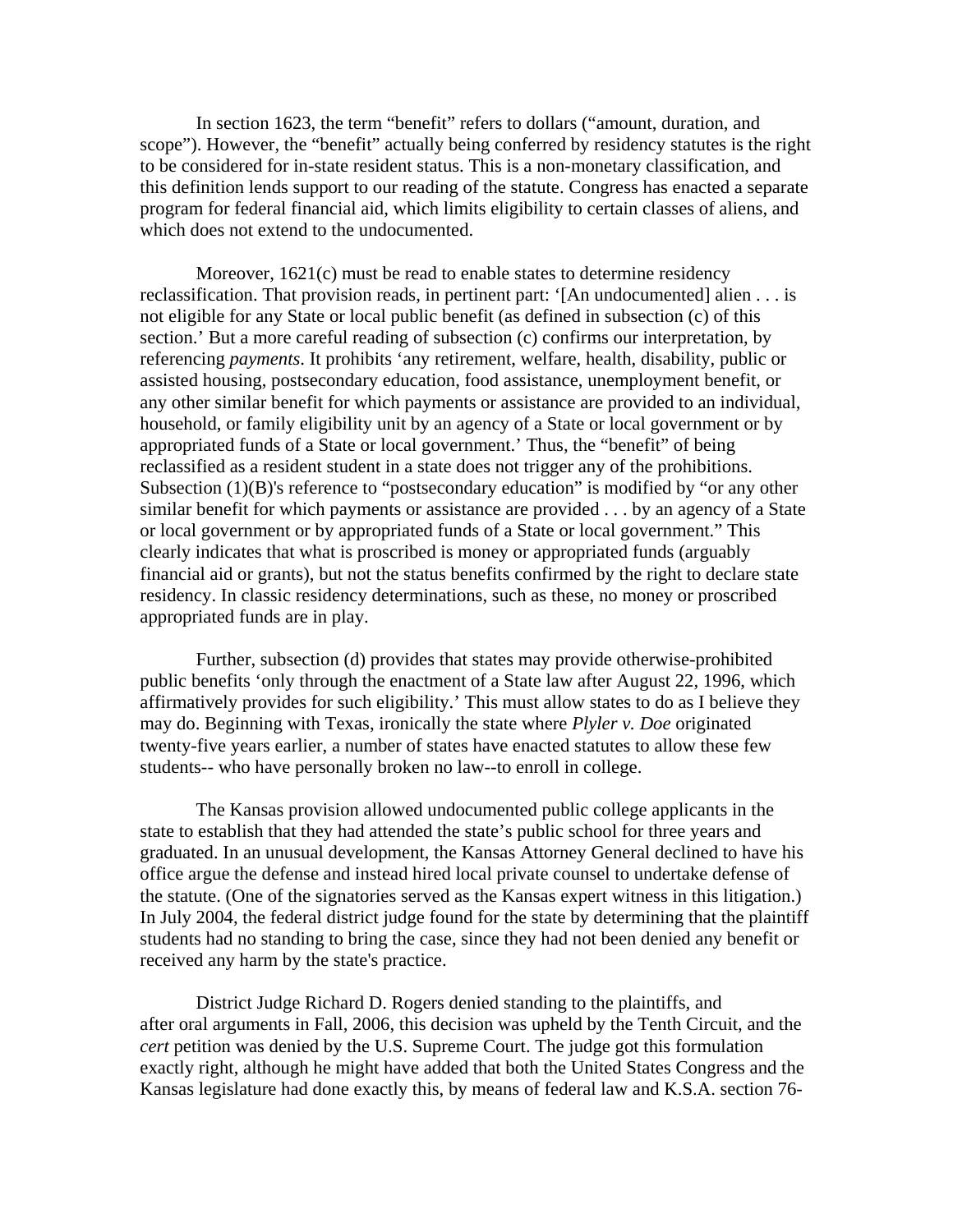731a. In the complex calculus concerning the state status of in-state residency to the undocumented, if *Merten* can be law in Virginia, then *Day* must prevail in Kansas. The pneumatics of this policy are that states are allowed to deny the status and enact a policy not to enroll the undocumented or accord them the lower tuition; symmetrically, they may also do so. We believe that the CA Supreme Court could still hold that this matter is moot, as the appeals court finessed the issue of standing. As was the case in Kansas, one student gaining in-state status harms no other student.

In May, 2005, the Texas Legislature acted to revise its statute, broadening it slightly to address some of the technical problems that had arisen under the first statute. In the meantime, thousands of undocumented Texas students have enrolled under the provision, as they have in other states that have enacted policies under IIRIRA.

Various state attorneys general have issued AGO's on this very issue, and may be useful. For example, the AG in Nevada, New Mexico, and several other states have concluded that the undocumented may establish domicile in their state, and may attend public colleges—as DHS has opined. As a recent example, the Arkansas AG has responded that the undocumented could enroll in that state's public colleges: http://ag.arkansas.gov/opinions/docs/2008-109.pdf (September 10, 2008).

On this issue, the Texas case *Plyler v. Doe* should again be useful, as in its footnote 22:

> "Appellant School District sought at oral argument to characterize the alienage classification contained in § 21.031 as simply a test of residence. We are unable to uphold § 21.031 on that basis. Appellants conceded that if, for example, a Virginian or a legally admitted Mexican citizen entered Tyler with his school-age children, intending to remain only six months, those children would be viewed as residents entitled to attend Tyler schools. Tr. of Oral Arg. 31-32. It is thus clear that Tyler's residence argument amounts to nothing more than the assertion that illegal entry, without more, prevents a person from becoming a resident for purposes of enrolling his children in the public schools. A State may not, however, accomplish what would otherwise be prohibited by the Equal Protection Clause, merely by defining a disfavored group as nonresident. **And illegal entry into the country would not, under traditional criteria, bar a person from obtaining domicile within a State.** [Emphasis added] C. Bouvé, Exclusion and Expulsion of Aliens in the United States 340 (1912). Appellants have not shown that the families of undocumented children do not comply with the established standards by which the State historically tests residence. Apart from the alienage limitation, § 21.031(b) requires a school district to provide education only to resident children. The school districts of the State are as free to apply to undocumented children established criteria for determining residence as they are to apply those criteria to any other child who seeks admission."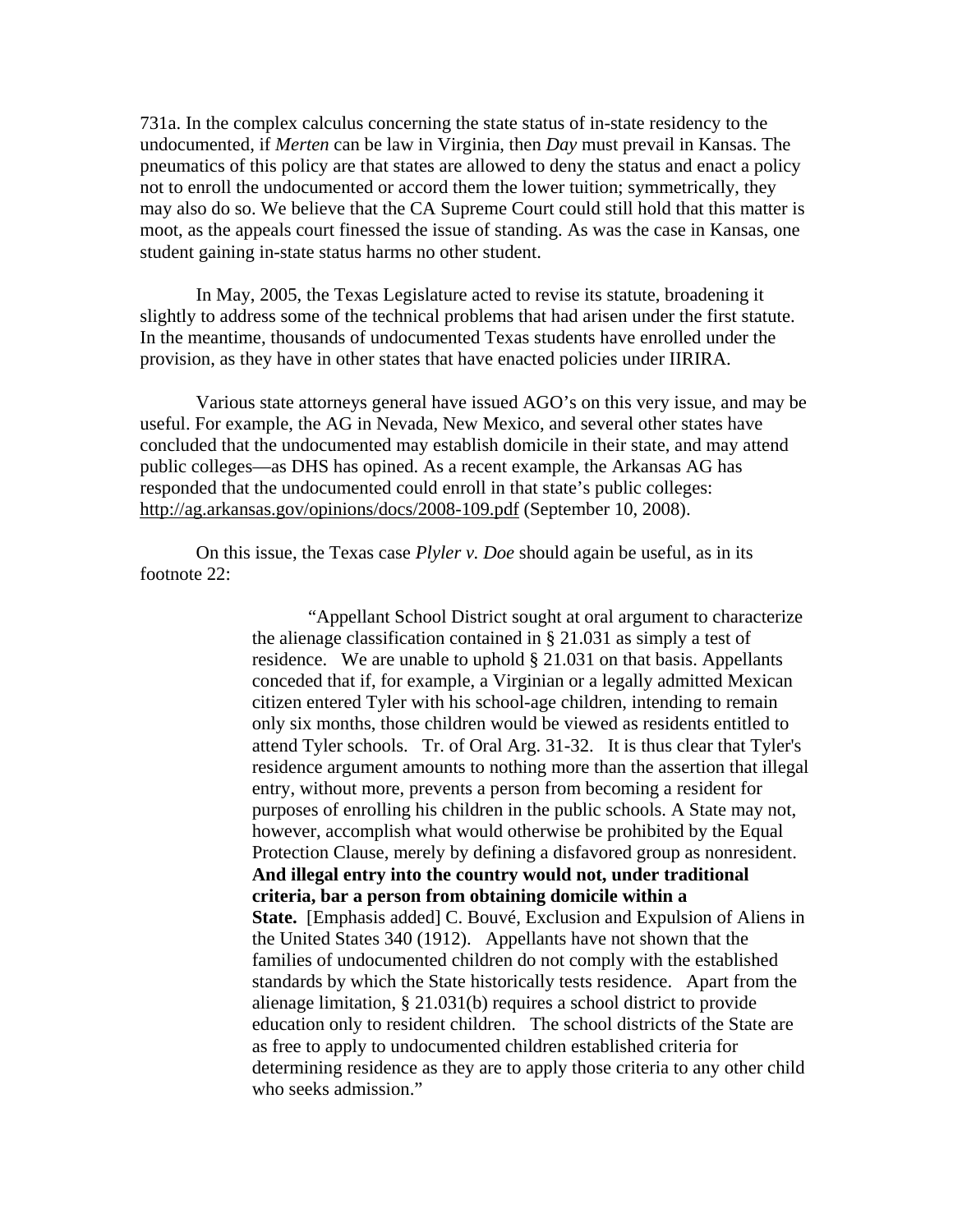In summary, there are good reasons not to issue an AGO while the referenced case is still in its early stages. By if you decide to issue one, we believe that the clear answer is that the Texas statute is constitutional under state law and federal law analyses. Moreover, the DHS has clearly indicated that states may do as Texas and California have done. Finally, there is simply no other reasonable way to read this statute other than the one we urge. If we may be of further assistance, please feel free to call upon us, through Professor Michael A. Olivas. (Of course, this is undertaken as our personal opinions, and should not be construed as representing our home institutions.)

Sincerely,

/s/ Michael A. Olivas

Michael A. Olivas University of Houston Law Center 100 Law Center Houston, TX 77204-6060 713-743-2078 molivas@uh.edu

other signatories:

Iris Gomez Massachusetts Law Reform Institute igomez@mlri.org

M. Isabel Medina Loyola University New Orleans College of Law misabelmedina@msn.com

Raquel Aldana University of Nevada Las Vegas

raquel.aldana@unlv.edu